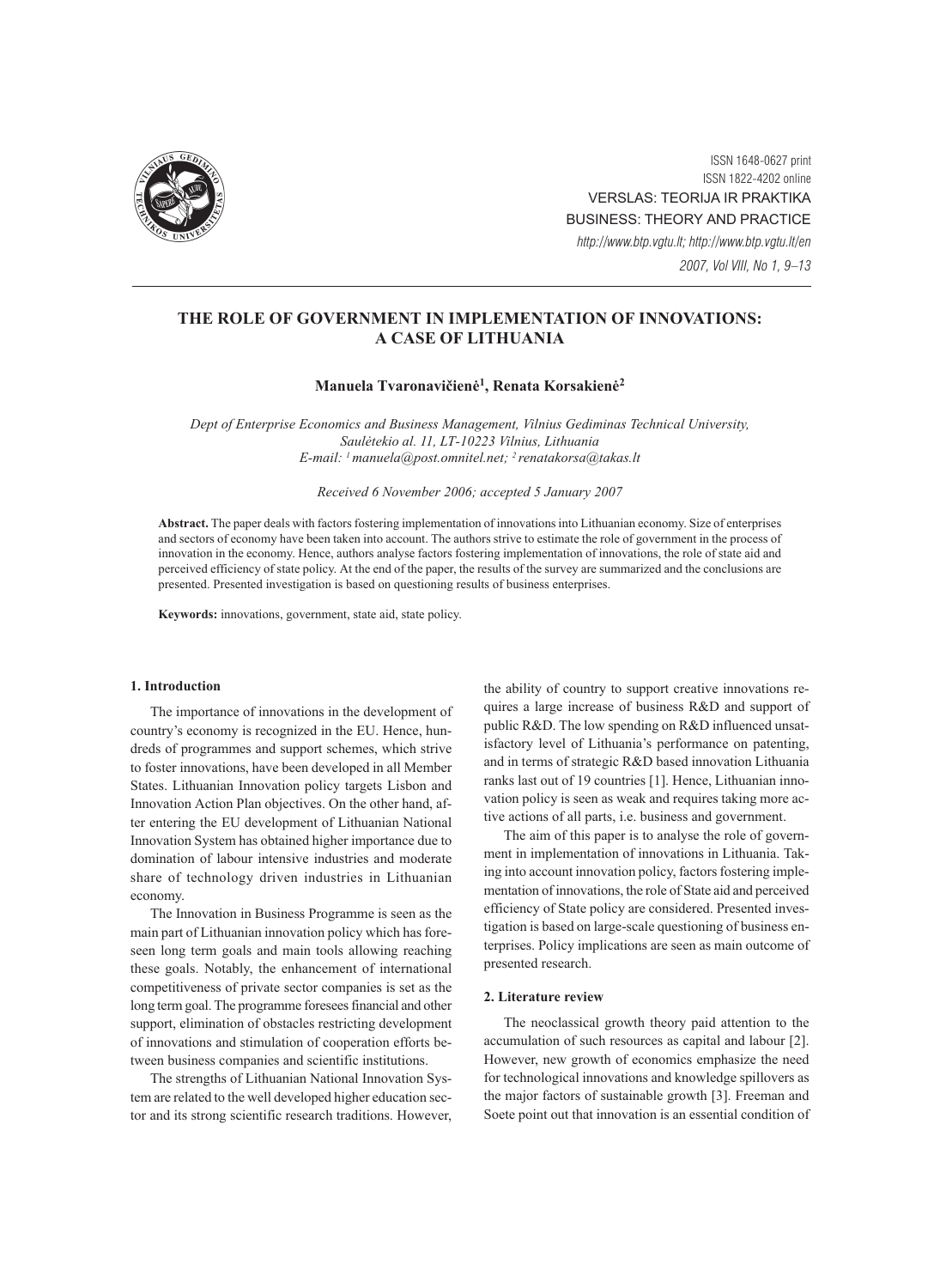economic progress and important element in the competition of companies [4]. Anyway, the innovative activities of firms not only lead to new products whose benefits firms can appropriate but also cause knowledge spillovers [5].

Notably, Schumpeter proposed the theory of economic development and new value creation through the process of technological change and innovation [6]. Accordingly technological development is seen as discontinuous change and equilibrium resulting from innovation. Anyway, Schumpeter identified such sources of innovation as the introduction of new goods or new production methods, the creation of new markets, the discovery of the new supply sources, and the reorganization of industries. It has to be noted that Schumpeter introduced notion "creative destruction" pointing out that following technological change certain rents become available to entrepreneurs. These rents later diminish as innovations become established practices in economic life [7]. On the other hand early Schumpeterian works emphasized the contribution of individual entrepreneurs [6, 8].

According to Schumpeter, innovation is the source of value creation. Notably, the importance of technology is emphasized and novel combinations of resources are considered. Other scholars point out that the effectiveness of protective property rights and complementary assets can add to the value creation potential of innovations [9]. For instance, Moran and Goshal emphasized the role of economic exchange through which the latent value imbedded in the new combination of resources is realizable [10].

Some scholars point out, that among both economists and policymakers, there has long been a continuous support for the view that governments have to take active actions in responding to deficiencies for science and technology in private markets [11]. The government could play a major role within national innovation system due to its significant influence over various economic and institutional factors that determine the economy's capacity to develop and adapt new technology. For instance, the government encourage R&D through the protection of intellectual rights, tax system, subsidies and procurement of advanced technologies.

OECD observes that "governments need to play an integrating role in managing knowledge on an economy-wide basis by making technology and innovation policy an integral part of overall economic policy" [12]. Hence, the government should refocus specific objectives and adapt the instruments of technology and innovation policy and secure framework conditions that are conducive to innovation.

# 3. Survey of business enterprises attitude towards innovations

In order to indicate approach of business companies towards the role of state support, a survey has been made.



Fig 1. Structure of respondents according to size

The survey is based on responses to a questioner embracing various aspects of innovation implementation process in Lithuanian enterprises. 1264 enterprises from all business sectors in Lithuania participated in the investigation. 1001 responses were considered as acceptable for scientific generalization and were used for deriving tendencies. Companies for queries have been chosen randomly. Their division across sectors of economy is as follows: 715 companies are attributed to service sector and 286, respectively, to industry one (service sector dominates in Lithuanian economy and is less concentrated). Structure of respondents according to size is presented in Fig 1.

#### Factors fostering implementation of innovations

Striving to assess factors fostering implementation of innovations, respondents were asked to evaluate the role of suppliers, clients, Governmental innovation policy, competitors, Science and Technological Parks, business incubators, scientific research institutions. It occurred, that competitors, Science and Technological Parks and business incubators take the leading role in the promotion and motivation of innovations' implementation\*. Notably, that six operational Science and Technological Parks in Lithuania involve cooperation between industry and R&D institutions and are oriented towards the development of new technologies, prototype products and creation of innovative hightech products. On the other hand, the role of scientific research institutions and governmental innovation policy was perceived as rather insignificant (Fig 2).

To conclude, real possibility to implement and apply innovations, provided by business incubators, Science and Technological Parks, and competition in the market serve as main driving forces of innovation process in Lithuania. The role of scientific institutions and state programs, as factors initiating innovations, is much less and does not compare to the role of factors mentioned above.

#### Role of State aid

The respondents were asked to indicate the main sources of information for new technologies\*. The obtained data allow concluding that business companies obtain information directly from suppliers, in exhibitions and rely on tech-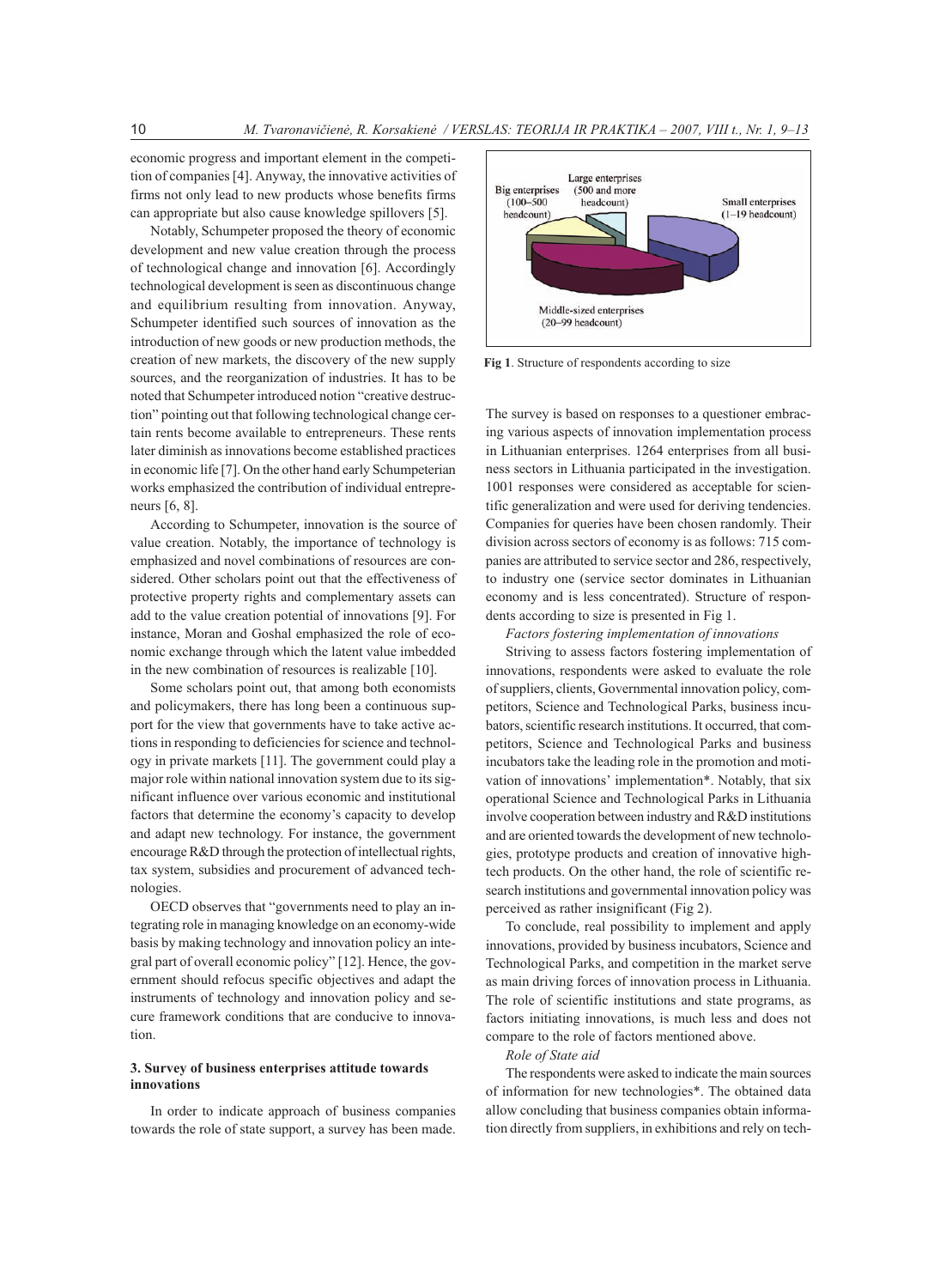

\* Formulation of question was: "What promotes and motivates innovations' implementation in your enterprise?"

nology information data bases (Fig 3). On the other hand, state scientific and research institutions are not seen as the source of information for new technologies.

The responses of respondents to questions about factors retarding technology transfer process\* let us reveal that business companies, especially in service sector, expect to be financed by external funds (as respondents indicated lack of latter ones). Insufficient profitability factor was followed by such factors as "lack of qualified employees" and "lack of information" (Fig 4).

#### Perceived efficiency of State policy

Responses to the following question are commensurate with assumption about unawareness of business companies about state programmes devised in order to facilitate implementation of innovations. The majority of business companies indicated the role of government as small, nonexistent or limited\* (Fig 5).

Therefore, the companies indicated that they finance new projects from own funds and from the EU funds\*. Only 12 % of all respondents indicated governmental funds as the financial source of new projects (Fig 6).

68 % of respondents indicated that they have information about governmental innovations programmes\* (Fig 7).

However, only 35 % of all respondents indicated that they believe in the benefit of such programmes\* (Fig 8).

Anyway, the connection between business sector and government is seen as weak. The majority of the companies which participated in the survey indicated this statement (Fig 9).



\* Formulation of question was: "Where do you look for information about available new technologies?"

Fig 3. Main sources of information about new technologies



\* Formulation of question was: "What impedes your company's direct participation in new technology implementation process?"

Fig 4. Factors retarding technology transfer process

Fig 2. Factors fostering implementation of innovations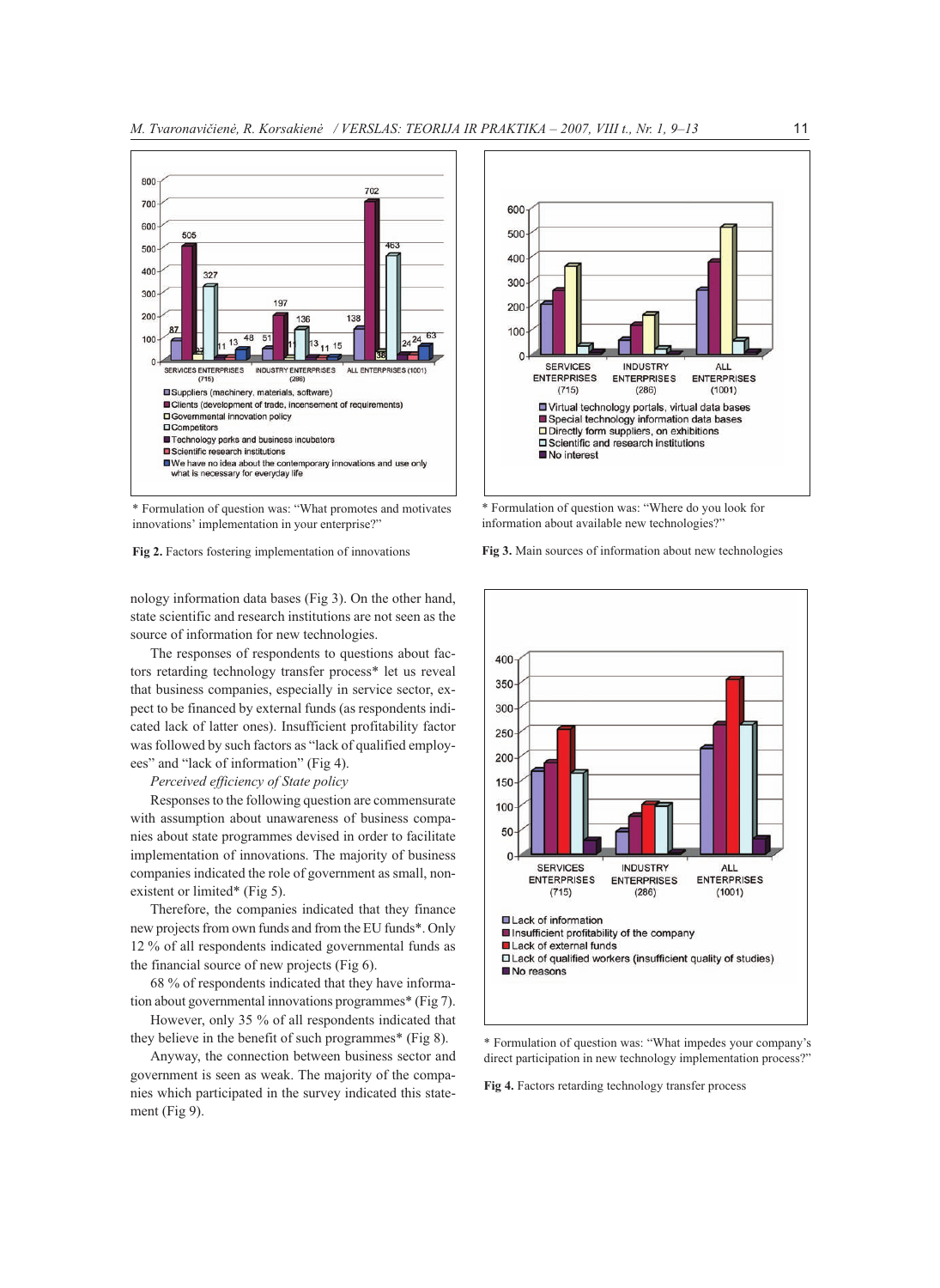

\* Formulation of question was: "What is your opinion about governmental influence on establishment and implementation of technologies in your enterprise?"

Fig 5. Role of government in implementation of new technologies



\* Formulation of question was: "Where would you apply for financing of the project?"

Fig 6. Financial sources of new technologies



\* Formulation of question was: "Do you know anything about governmental innovations programmes?"

Fig 7. The information available to companies about governmental innovations programmes



\* Formulation of question was: Do you believe in the benefit of such programs?

Fig 8. The benefit of governmental innovations programmes



\* Formulation of question was: How strong, in your opinion, is the connection between your business sector and government?

Fig 9. Connection between business sector and government